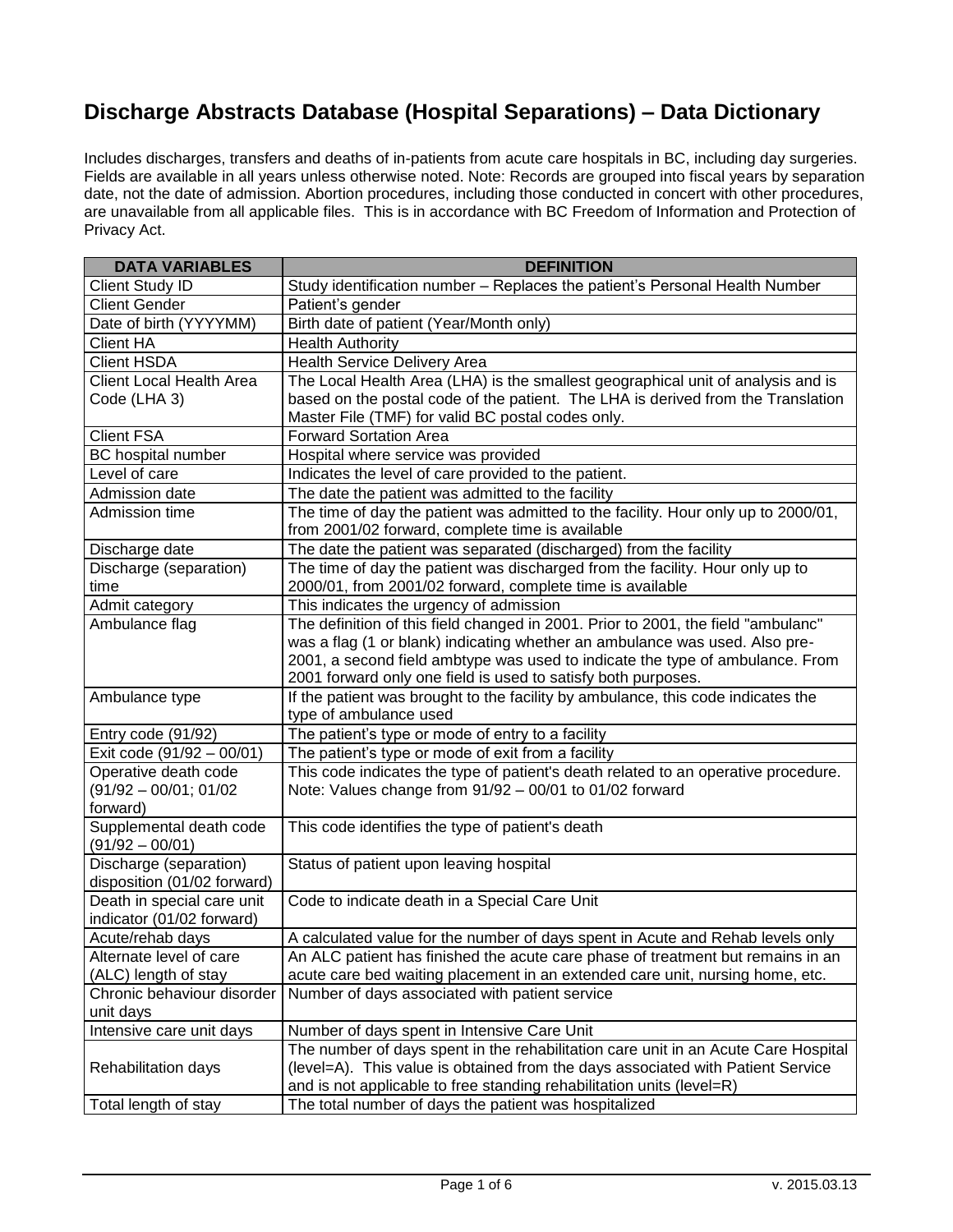| <b>DATA VARIABLES</b>                                                                           | <b>DEFINITION</b>                                                                                                                                                                                                                           |
|-------------------------------------------------------------------------------------------------|---------------------------------------------------------------------------------------------------------------------------------------------------------------------------------------------------------------------------------------------|
| BC hospital number<br>transferred from                                                          | Hospital from which the patient arrived to the current hospital                                                                                                                                                                             |
| <b>BC Hospital number</b><br>transferred to                                                     | Hospital to which the patient was transferred from the current hospital                                                                                                                                                                     |
| Level from<br>(91/92 to 00/01)                                                                  | A code identifying the level of care of the facility from which the Patient was<br>transferred                                                                                                                                              |
| Level to<br>(91/92 to 00/01)                                                                    | A code identifying the level of care of the Facility to where the Patient was<br>transferred                                                                                                                                                |
| BC care level from (01/02<br>– forward)                                                         | Indicates the care level transferred from. Values in this field differ from those<br>reported in LEVELFROM                                                                                                                                  |
| BC care level to<br>$(01/02 - forward)$                                                         | Indicates the care level transferred to. Values in this field differ from those<br>reported in LEVELTO                                                                                                                                      |
| Service transfer                                                                                | A code which defines the Patient Service Transfer                                                                                                                                                                                           |
| Service transfer days<br>(1 to 3)                                                               | The Number of days associated with a patient service which is not determined to<br>be the main patient service.                                                                                                                             |
| Main patient service                                                                            | Based on the most responsible diagnosis code and is not necessarily the first<br>service that the patient was assigned to                                                                                                                   |
| Provider 1                                                                                      | Provider who was most responsible for the Patient's care during hospitalization                                                                                                                                                             |
| Provider 1 service                                                                              | A code which identifies the Training or Specialty of the Provider responsible for<br>the Patient's care during hospitalization. Note: Not the same as registered<br>specialty                                                               |
| Diagnosis codes (max. 16<br>(ICD9 codes) for $91/92 -$<br>00/01; max 25 (ICD10-CA               | ICD9 diagnosis codes (1-16) available for 91/92 - 00/01 and as converted<br>ICD10CA codes 1-25 for 01/02-06/07, ICD10CA diagnosis codes (1-25) available<br>for 01/02 forward                                                               |
| codes) for $01/02$ -<br>forward)                                                                | Note: - must be used with diagnosis type, below                                                                                                                                                                                             |
| Diagnosis type (max. of 16<br>for 91/92 - 00/01; 25 for<br>01/02 forward)                       | A code which determines the relationship of the diagnosis to the patient's<br>hospitalization                                                                                                                                               |
| Diagnostic short list (based<br>on ICD9 coding) (91/92 -<br>06/07)                              | Diagnostic short code                                                                                                                                                                                                                       |
| Diagnostic short code<br>(based on ICD10-CA<br>coding) (01/02 forward)                          | Diagnostic short code                                                                                                                                                                                                                       |
| Pre-admit co-morbidity<br>(first diagnosis type 1<br>based on ICD9 coding)<br>$(91/92 - 06/07)$ | Indicates a condition arising at the beginning of the hospital's observation and/or<br>treatment which influences the patient's length of stay and/or significantly<br>influences the management/treatment of the patient while in hospital |
| First E-code (cause of<br>injury) (ICD9 for 91/92 -<br>00/01; ICD10-CA for 01/02<br>forward     | This is the first occurrence of an ecode indicating the cause of injury.                                                                                                                                                                    |
| Second E-code (cause of<br>injury) (ICD9 for 91/92 -<br>00/01)                                  | This is the second occurrence of an ecode indicating the second cause of injury.                                                                                                                                                            |
| ICD9 injury code (91/92 -<br>00/01); ICD10-CA injury<br>code (01/02 forward)                    | Identifies the first injury code on a record (if 7) applicable                                                                                                                                                                              |
| Procedure code (CCP)<br>(max. of 10 in 91/92 -<br>00/01; and 20 in 01/02 -<br>06/07)            | CCP procedure codes. Converted from CCI Intervention codes (icode1-20) from<br>01/02-06/07)                                                                                                                                                 |
| Intervention code (CCI)<br>(max. of 20 codes) (01/02<br>forward)                                | Identifies an intervention that is performed during the patient's stay. Must be a<br>valid CCI (Canadian Classification of Health Interventions) code                                                                                       |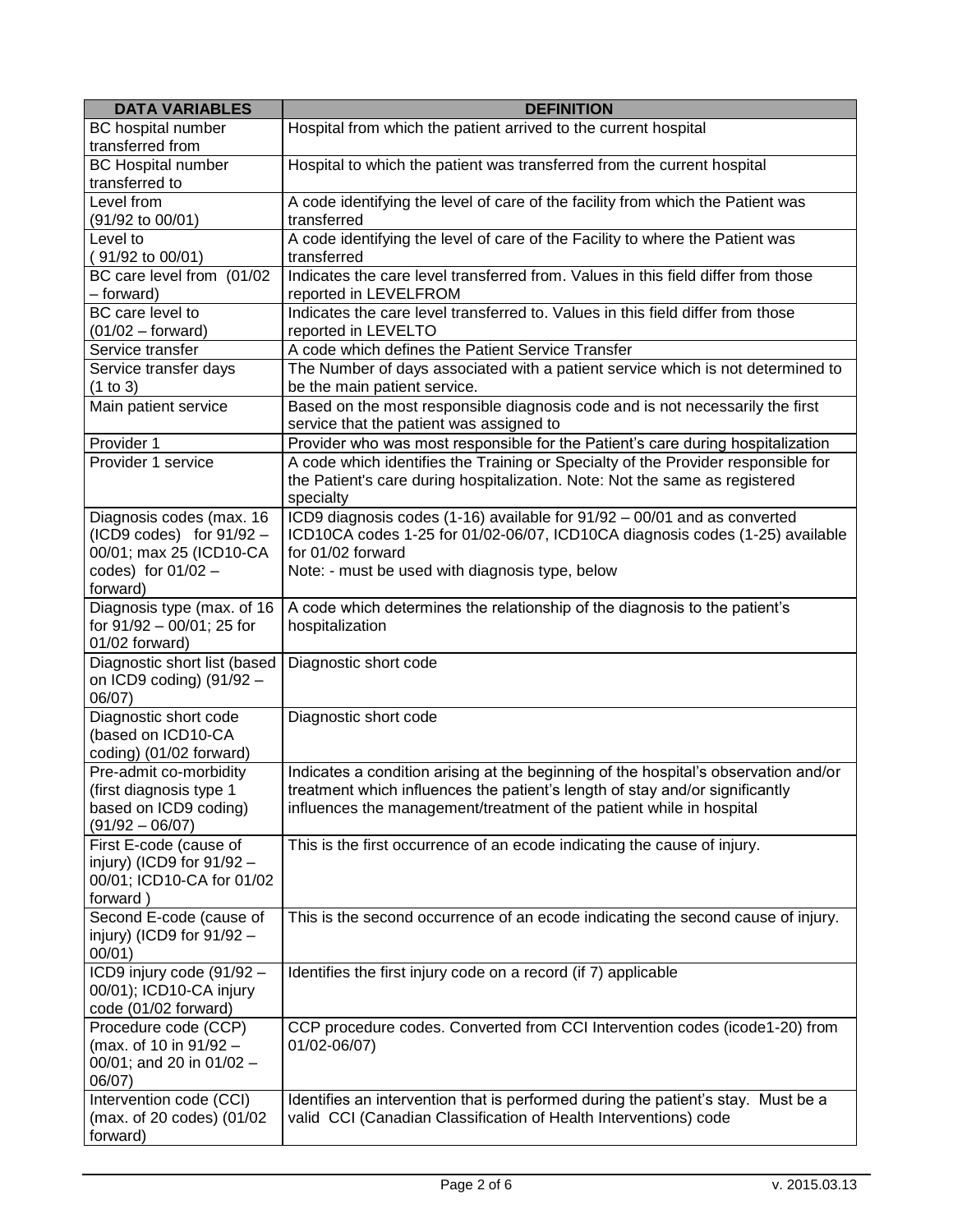| <b>DATA VARIABLES</b>                               | <b>DEFINITION</b>                                                                       |
|-----------------------------------------------------|-----------------------------------------------------------------------------------------|
| Procedure on admission                              | Field name originates from "same day surgery" and indicates that an intervention        |
| day indicator                                       | (not necessarily surgery) was performed on the day of admission                         |
| Procedure / intervention                            | The date on which the intervention episode started and ended                            |
| starting and ending dates                           |                                                                                         |
| (max. of 10 in 91/92 -                              |                                                                                         |
| 00/01; and 20 in 01/02                              |                                                                                         |
| forward)                                            |                                                                                         |
| Procedure / intervention                            | The time at which the intervention episode started and ended                            |
| starting and ending times                           |                                                                                         |
| (max. of 20 codes) (09/10                           |                                                                                         |
| forward)                                            |                                                                                         |
| Procedure short list (based                         | Procedure Group. This field name originates from "surgical short list", and is a        |
| on CCP coding) (91/92 -<br>00/01)                   | grouping based on intervention codes                                                    |
| Intervention short list                             | Intervention Short List.                                                                |
| (based on CCI coding)                               |                                                                                         |
| $(01/02$ forward)                                   |                                                                                         |
| Intervention provider                               | Indicates the Provider Number used to identify the Provider associated with the         |
| (max. of 10 in 91/92 -                              | performed intervention.                                                                 |
| 00/01; and 20 in 01/02                              |                                                                                         |
| forward)                                            |                                                                                         |
| Intervention provider's                             | Intervention provider's service [01-99, ZZ, blank] identifies the training specialty of |
| service (max. of 10 in                              | the provider. This is taken from the CIHI list of provider services. The provider       |
| 91/92 - 00/01; and 20 in                            | service is initialized to 0 if this information is not available                        |
| 01/02 forward)                                      |                                                                                         |
| Intervention (procedure)                            | Indicates the Provider Number of the Anesthetist associated with the performed          |
| anesthetist (max. of 10 in                          | intervention.                                                                           |
| $91/92 - 00/01$ ; and 20 in<br>01/02 forward)       |                                                                                         |
| Intervention (procedure)                            | Indicates the type of anaesthesia used during an intervention                           |
| anesthetic (max. of 10 in                           |                                                                                         |
| 91/92 - 00/01; and 20 in                            |                                                                                         |
| 01/02 forward)                                      |                                                                                         |
| Mother listed on newborn                            | A cross-reference field which records the Mother's chart number (patnum) on the         |
| record (97/98-08/09)                                | Newborn abstract and the Newborn's chart. Mnpatnum is the cross-reference               |
|                                                     | field (01/02 forward)                                                                   |
| Gestational age                                     | The gestational age is recorded in weeks. It is mandatory on all newborn and            |
| $(94/95 - 06/07)$                                   | obstetrics delivered case and optional on therapeutic abortion cases                    |
| Infant birth weight                                 | Infant birth weight in grams. Captured for newborns and neonates (age<29 days)          |
| Neonatal Intensive Care                             | only                                                                                    |
| Unit Level 2 days                                   | Number of days spent in the Neonatal Intensive Care Nursing Unit Level 2                |
| $(93/94 - forward)$                                 |                                                                                         |
| Neonatal Intensive Care                             | Number of days spent in Neonatal Intensive Care Unit Level 3                            |
| Unit Level 3 days                                   |                                                                                         |
| $(93/94 - forward)$                                 |                                                                                         |
| <b>Medical Intensive Care</b>                       | The number of days spent in a medical intensive care nursing unit                       |
| Nursing Unit days                                   |                                                                                         |
| $(01/02 - forward)$                                 |                                                                                         |
| <b>Surgical Intensive Care</b>                      | Number of days spent in the Surgical Intensive Care Nursing Unit                        |
| Nursing Unit days                                   |                                                                                         |
| $(01/02 - forward)$<br><b>Trauma Intensive Care</b> |                                                                                         |
| Nursing Unit days                                   | Number of days spent in the Trauma Intensive Care Nursing Unit                          |
| $(01/02 - forward)$                                 |                                                                                         |
|                                                     |                                                                                         |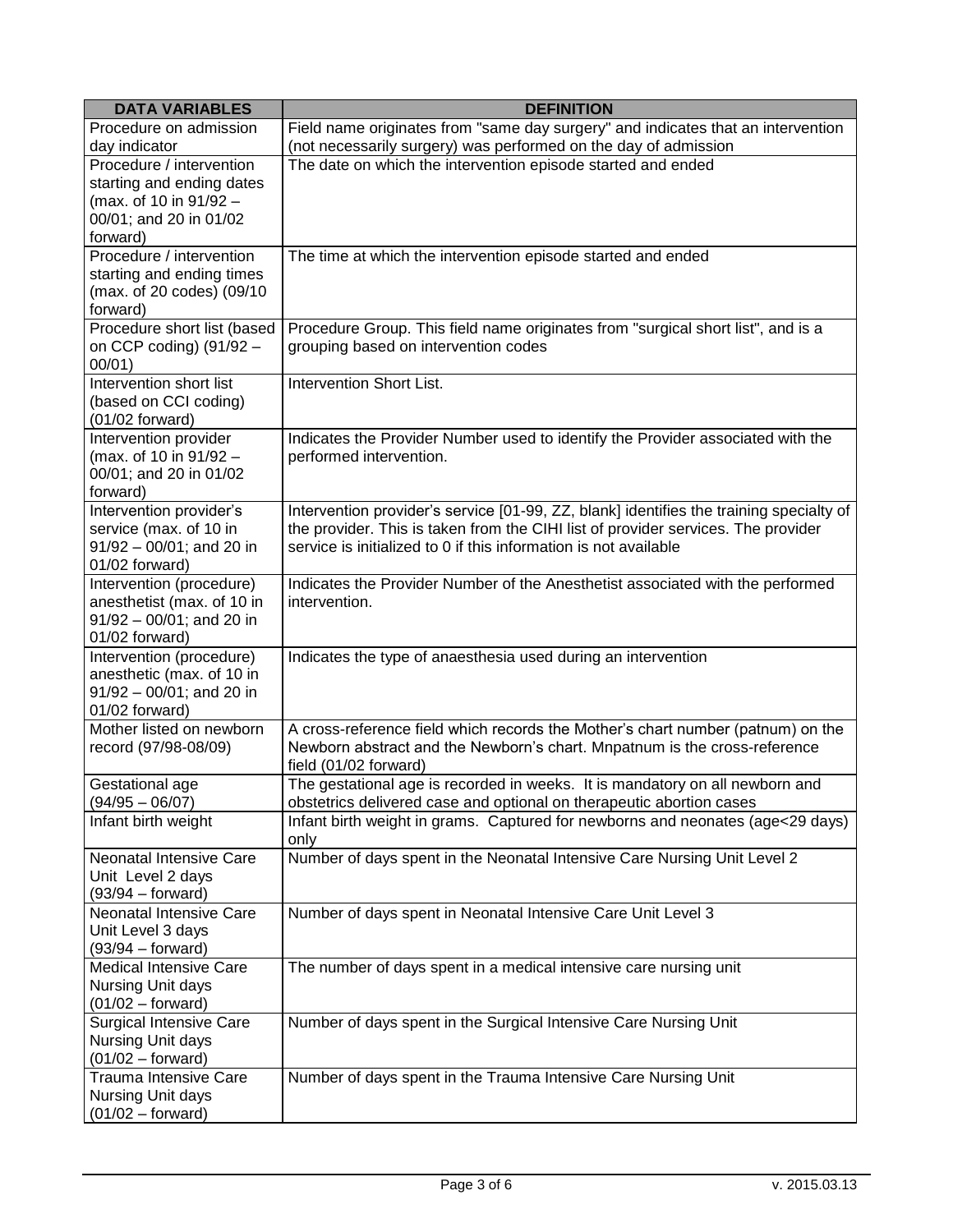| <b>DATA VARIABLES</b>                      | <b>DEFINITION</b>                                                                                                                |
|--------------------------------------------|----------------------------------------------------------------------------------------------------------------------------------|
| Combined Medical /                         | Number of days spent in combined Medical/Surgical                                                                                |
| <b>Surgical Intensive Care</b>             |                                                                                                                                  |
| Nursing Unit days                          |                                                                                                                                  |
| $(01/02 - forward)$                        |                                                                                                                                  |
| <b>Burn Intensive Care</b>                 | Number of days spent in Burn Intensive Care Nursing Unit                                                                         |
| Nursing Unit days                          |                                                                                                                                  |
| $(01/02 - forward)$                        |                                                                                                                                  |
| Cardiac Intensive Care                     | Number of days spent in Cardiac Intensive Care Nursing Unit                                                                      |
| Nursing Unit days (01/02 -<br>forward)     |                                                                                                                                  |
| Coronary Intensive Care                    | Number of days spent in Coronary Intensive Care Nursing Unit                                                                     |
| Nursing Unit days                          |                                                                                                                                  |
| Neonatal Intensive Care                    | Number of days spent in the Neonatal Intensive Care Nursing Unit                                                                 |
| Nursing Unit days                          |                                                                                                                                  |
| (01/02 - 07/08 for BC)                     |                                                                                                                                  |
| Neurosurgery Intensive                     | Number of days spent in the Neurosurgery Intensive Care Nursing Unit                                                             |
| Care Nursing Unit days                     |                                                                                                                                  |
| $(01/02 - forward)$                        |                                                                                                                                  |
| Pediatric Intensive Care                   | Number of days spent in the pediatric intensive care nursing unit                                                                |
| Nursing Unit days                          |                                                                                                                                  |
| $(01/02 - forward)$                        |                                                                                                                                  |
| Respirology Intensive Care                 | Number of days spent in Respirology Intensive Care Nursing Unit                                                                  |
| Nursing Unit days (01/02 -                 |                                                                                                                                  |
| forward)                                   |                                                                                                                                  |
| Step-down Medical Unit                     | Number of days spent in the Step-down Medical Unit                                                                               |
| days                                       |                                                                                                                                  |
| $(01/02 - forward)$<br>Combined Medical /  | Number of days spent in the Step-down Medical Unit and Number of days spent                                                      |
| Surgical Step Down Unit                    | in the Step-down Surgical Unit                                                                                                   |
| days                                       |                                                                                                                                  |
| $(01/02$ forward)                          |                                                                                                                                  |
| Province issuing health                    | Is recorded in conjunction with the Health Care Number                                                                           |
| care number                                |                                                                                                                                  |
| $(91/92 - forward)$                        |                                                                                                                                  |
| Institution number for out                 | Identification number unique to each Province/Territory                                                                          |
| of province facilities (91/92              |                                                                                                                                  |
| – forward)                                 |                                                                                                                                  |
| Province code (location of                 | Identifies the province in which the hospital is located                                                                         |
| hospital)                                  |                                                                                                                                  |
| $(91/92 - forward)$                        |                                                                                                                                  |
| Responsibility for payment                 | Identifies the party responsible for a patient's hospitalization payment                                                         |
| Third party liability form                 | Indicates when a third party liability form has been prepared for the recovery of<br>health care costs by the Ministry of Health |
| CIHI case mix group                        | Labels for Case Mix Groups assigned by CIHI.                                                                                     |
| $(CMG)$ (91/92 - 00/01)                    |                                                                                                                                  |
| CIHI major clinical                        | The Major Clinical Category designating the body system assigned to the case by                                                  |
| category (MCC)                             | the CIHI CMG grouper                                                                                                             |
| $(91/92 - 00/01)$                          |                                                                                                                                  |
| CIHI CMG complexity/co-<br>morbidity level | Complexity Level assigned to hospitalizations (a CMG-related variable).                                                          |
| $(91/92 - 00/01)$                          |                                                                                                                                  |
| CIHI expected length of                    | Expected Length of Stay based on the CIHI CMG grouping methodology                                                               |
| stay (ELOS) (91/92 -                       |                                                                                                                                  |
| 00/01)                                     |                                                                                                                                  |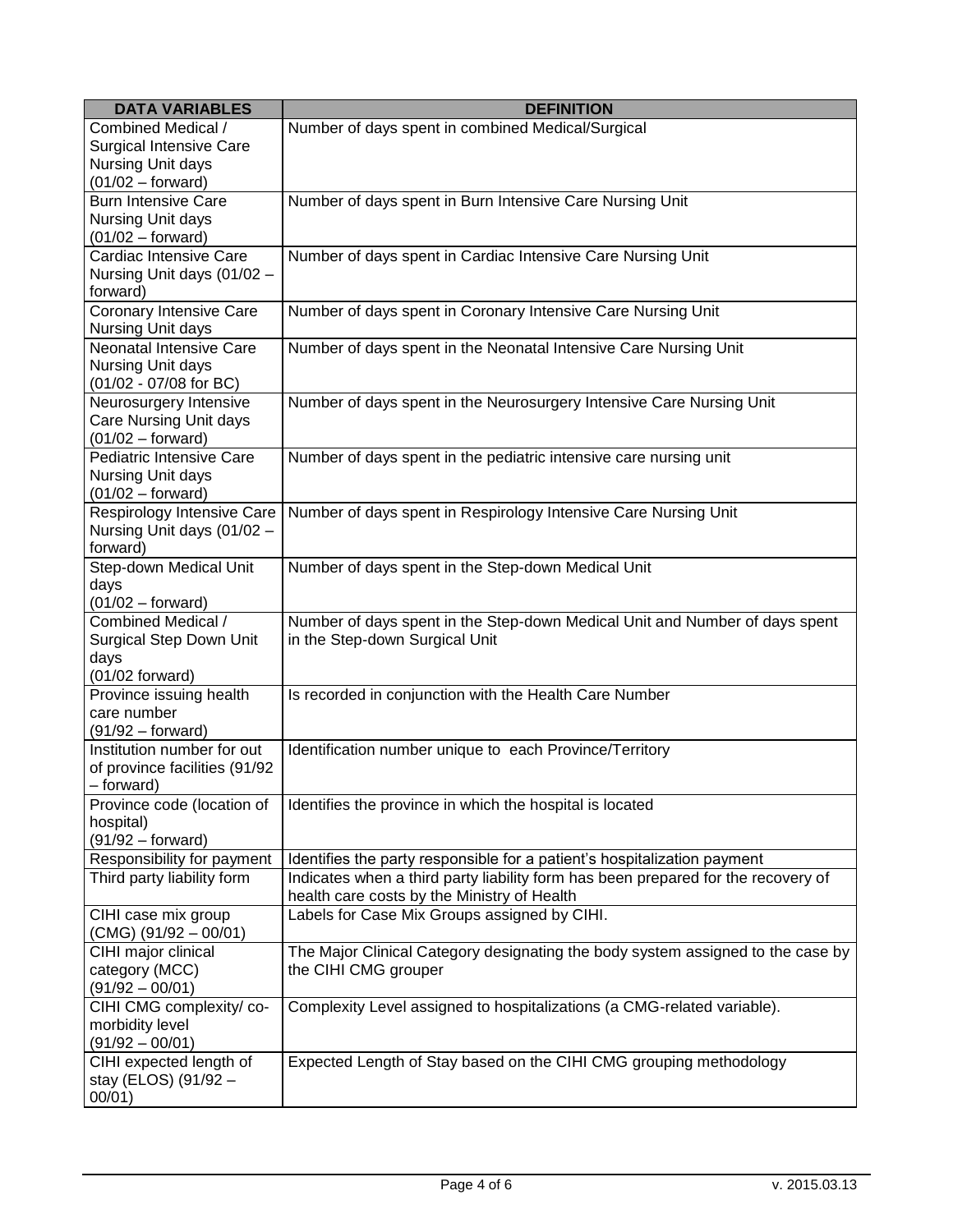| <b>DATA VARIABLES</b>                                                              | <b>DEFINITION</b>                                                                                                                                              |
|------------------------------------------------------------------------------------|----------------------------------------------------------------------------------------------------------------------------------------------------------------|
| CIHI resource intensity<br>weighting (RIW) value                                   | Inpatient weighting value assigned to the case by the CIHI CMG grouper                                                                                         |
| $(91/92 - 00/01)$<br>CIHI day procedure group<br>(DPG) weight<br>$(91/92 - 06/07)$ | Day Procedure weighting value assigned to the case by the CIHI CMG grouper                                                                                     |
| DPG RIW+<br>$(01/02 - 10/11)$                                                      | DPG weighting value based on the CIHI CMG Plus grouping methodology                                                                                            |
| Day Procedure Group<br>$(01/02 - 10/11)$                                           | Day Procedure Group assigned to the case by the CIHI CMG Plus grouping<br>methodology.                                                                         |
| Latest Day Procedure<br>Group (01/02 - 10/11)                                      | Latest Day Procedure Group assigned to the record by the CIHI complexity<br>grouping methodology.                                                              |
| Methodology Year<br>$(01/02 - forward)$                                            | Year for which the CIHI CMG Plus grouping methodology was developed. These<br>values exist for 91/92 forward, but all years before 01/02 were grouped to 2001. |
| <b>Major Clinical Category</b><br>(MCC+) (01/02 forward)                           | The Major Clinical Category designating the body system assigned to the case<br>by the CIHI CMG Plus grouper                                                   |
| Case Mix Group (CMG+)<br>$(01/02 - forward)$                                       | Case Mix Groups assigned by the CIHI CMG Plus grouper.                                                                                                         |
| Comorbidity level<br>$(01/02 - forward)$                                           | Comorbidity Level assigned to the case by the CIHI CMG Plus grouper.                                                                                           |
| Inpatient RIW+                                                                     | Inpatient weighting value assigned to the case by the CIHI CMG Plus grouper                                                                                    |
| $(01/02 - forward)$<br>ELOS days<br>$(01/02 - forward)$                            | Expected Length of Stay based on the CIHI CMG Plus grouping methodology                                                                                        |
| Inpatient RIW atypical<br>code $(01/02 - forward)$                                 | <b>CMG Plus RIW Atypical Code</b>                                                                                                                              |
| <b>CACS Code Label</b><br>$(08/09 - forward)$                                      | Ambulatory weighting code assigned to the case by the CIHI CACS grouper                                                                                        |
| <b>CACS RIW</b><br>$(08/09 - forward)$                                             | Ambulatory weighting value assigned to the case by the CIHI CACS grouper                                                                                       |
| <b>CACS Major Cluster</b><br>(08/09 - forward)                                     | Comprehensive Ambulatory Care System Major Ambulatory Cluster                                                                                                  |
| Cardioversion flag<br>$(01/02 - forward)$                                          | Flagged Intervention Cardioversion Flag, based on the CIHI CMG Plus grouping<br>methodology                                                                    |
| Cell saver flag<br>$(01/02 - forward)$                                             | Flagged Intervention Cell Saver Flag, based on the CIHI CMG Plus grouping<br>methodology                                                                       |
| Chemotherapy Flag<br>$(01/02 - forward)$                                           | Flagged Intervention Chemotherapy Flag, based on the CIHI CMG Plus<br>grouping methodology                                                                     |
| Dialysis Flag<br>$(01/02 - forward)$                                               | Flagged Intervention Dialysis Flag, based on the CIHI CMG Plus grouping<br>methodology                                                                         |
| <b>Heart Resuscitation Flag</b><br>$(01/02 - forward)$                             | Flagged Intervention Heart Resuscitation Flag, based on the CIHI CMG Plus<br>grouping methodology                                                              |
| Mechanical ventilation gt<br>96 hours flag<br>$(01/02 - forward)$                  | Flagged Intervention mechanical ventilation greater than or equal to 96 hours<br>flag, based on the CIHI CMG Plus grouping methodology                         |
| Mechanical ventilation It<br>96 hours flag<br>$(01/02 - forward)$                  | Flagged intervention mechanical ventilation less than 96 hours flag, based on<br>the CIHI CMG Plus grouping methodology                                        |
| Feeding Tube Flag<br>$(01/02 - forward)$                                           | Flagged Intervention Feeding Tube Flag, based on the CIHI CMG Plus grouping<br>methodology                                                                     |
| Paracentesis Flag<br>$(01/02 - forward)$                                           | Flagged Intervention Paracentesis Flag, based on the CIHI CMG Plus grouping<br>methodology                                                                     |
| <b>Parenteral Nutrition Flag</b><br>$(01/02 - forward)$                            | Flagged Intervention Parenteral Nutrition Flag, based on the CIHI CMG Plus<br>grouping methodology                                                             |